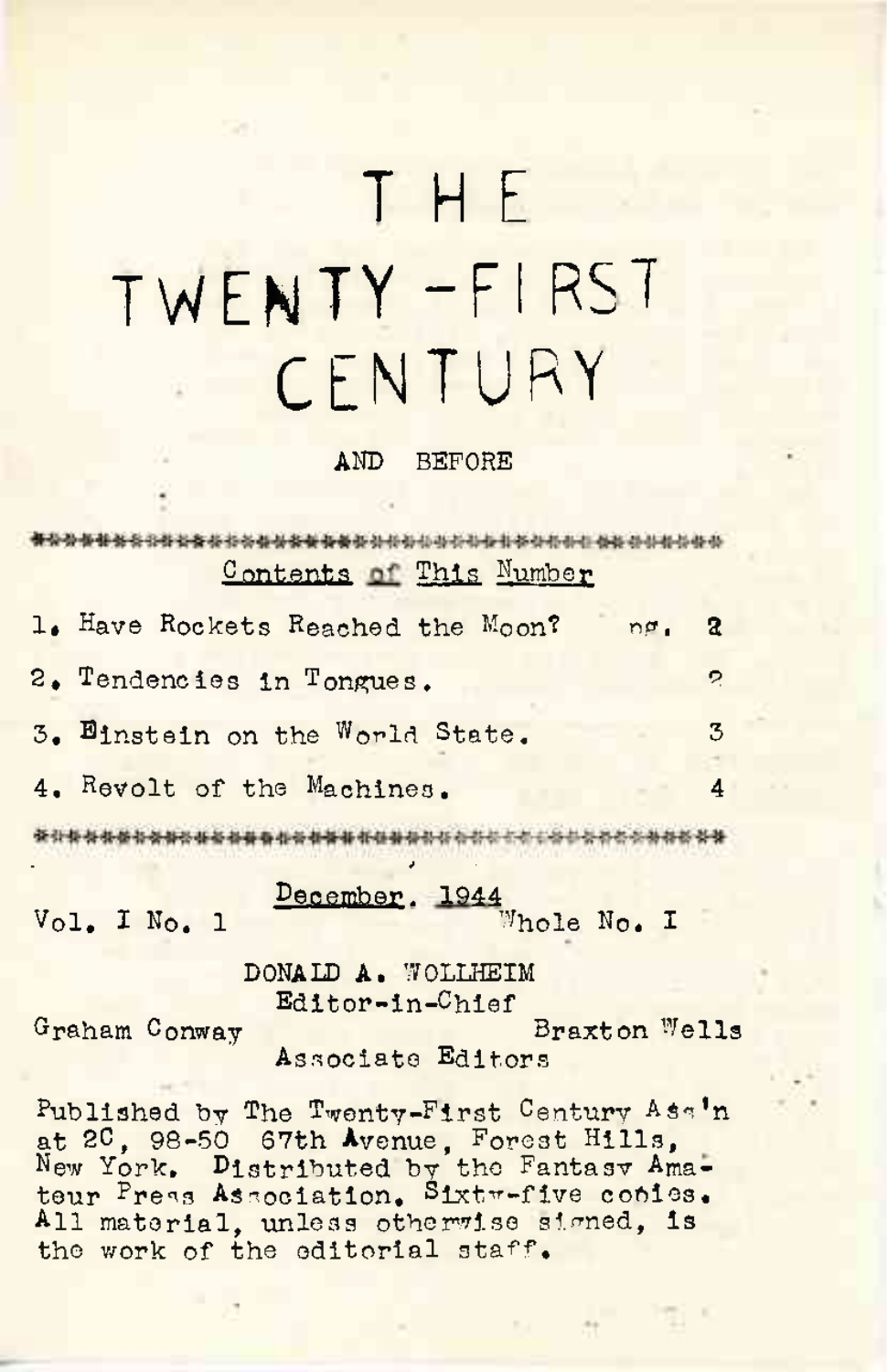HAVE ROCKETS ALREADY REACHED THE MOON' This May Be The Greatest Scoop of All!

DETAILS of the German bomb V-2 are not complete, but we seem to have sufficient information on hand now to draw some interesting conclusions. It appears to be the first real liquid fuel, high - speed altitude rocket in general usage for any purpose. This marks a very great step forward in the progress of interplanetary flight.

The information compares favorably with the data given by Willy Ley and other analysts of rocket values for space work. It would appear that V-2 answers the need for a good practical meteorology rocket, which Ley gave as the first step to the moon. But there are even more startling implications and rumors. (Next page...) 2023. \ndxt pake....

S.

## TENDENCIES IN TONGUES Dawnish's Rapid Rise

The steadily growing interest in Dawnish as the new world language is as interesting as it is unexpected. That this comnaratively unknown tongue should have skyrocketed to popularity, overshadowing and passing all the others, and leaving the now moribund Esperanto in the shade, has startled the linguists. But (Next

this journal ventures to state the opinion that the rise of  $\cdot$ Dawnish, and its problematic adoption as the official world tongue, is due to its removal from nationalistic ties. Whereas Esperanto is quite obviously an European tongue--drawn exclusively from a few ' <sup>W</sup>est European jargons, Dawnish is an entirely new language with the added benefit of simple grammar and  $\sigma$ ege...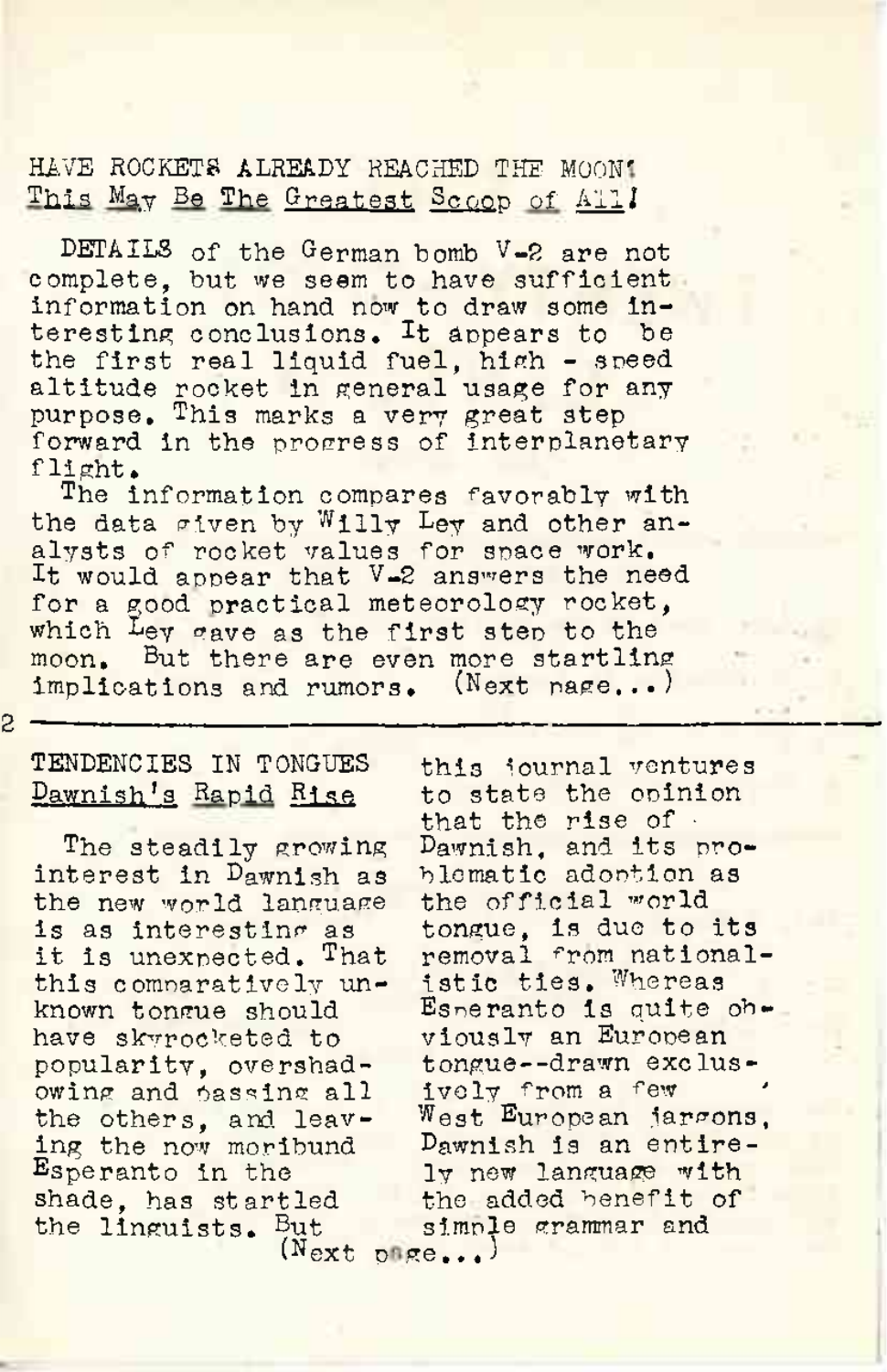V-2 IS NO'small affair. It is'a large, 46 foot Ions;, <sup>6</sup> foot in diameter, iob. It packs tons of fuel and one ton of homb. Such conservative Mournals as the New York Tjmes concede to it <sup>a</sup> speed *or* about 3500 miles per hour. Now that happens to be a mile a second and the velocity of escape happens to be about six times that.

Six times a mile a second may seem a lot; actually it is verv little more at that top speed, for the rate of acceleration ruwas the speed increases. It would take less fuel to add that extra rate to V-2's speed than to give it its initial start. More-we haven't figured out exactly how much more fuel would he needed--hut we would not be surprised to find that if that one ton of bomb were replaced by a ton more of rocket fuel, that the craft would reach that inter-<br>planetary escape speed. (Next page...) planetary escape speed. \_\_\_\_\_\_\_\_\_\_\_\_\_\_\_\_\_\_\_\_\_\_\_\_\_\_ \_\_\_\_\_\_\_\_\_\_\_\_\_\_\_\_\_\_\_\_\_\_\_\_\_\_ 3.

stripped-for-action vocabulary. Dawnish presents no more handicaps to the Indian, Chinse, Persian, than' to the Pole, Canadian, or Honduran. This can not be said of the Zamenhof compilation. Dawnish undoubtedly has a great future. The world may yet re ioice'at its invention, We. await earerly the .publication of the first mass circulation Dawnish handbook.

EINSTEIN ON NEED FOR **A** WORLD STATE...............,

He who is seriously convinced that the future growth of our civilisation is bound up with the preservation and development of the human personality must be prepared to make sacrifices for his convictions. The sacrifice I am •thinking of .is the partial abandonment of State sovereignty by the separate  $(Next \nmax s... )$